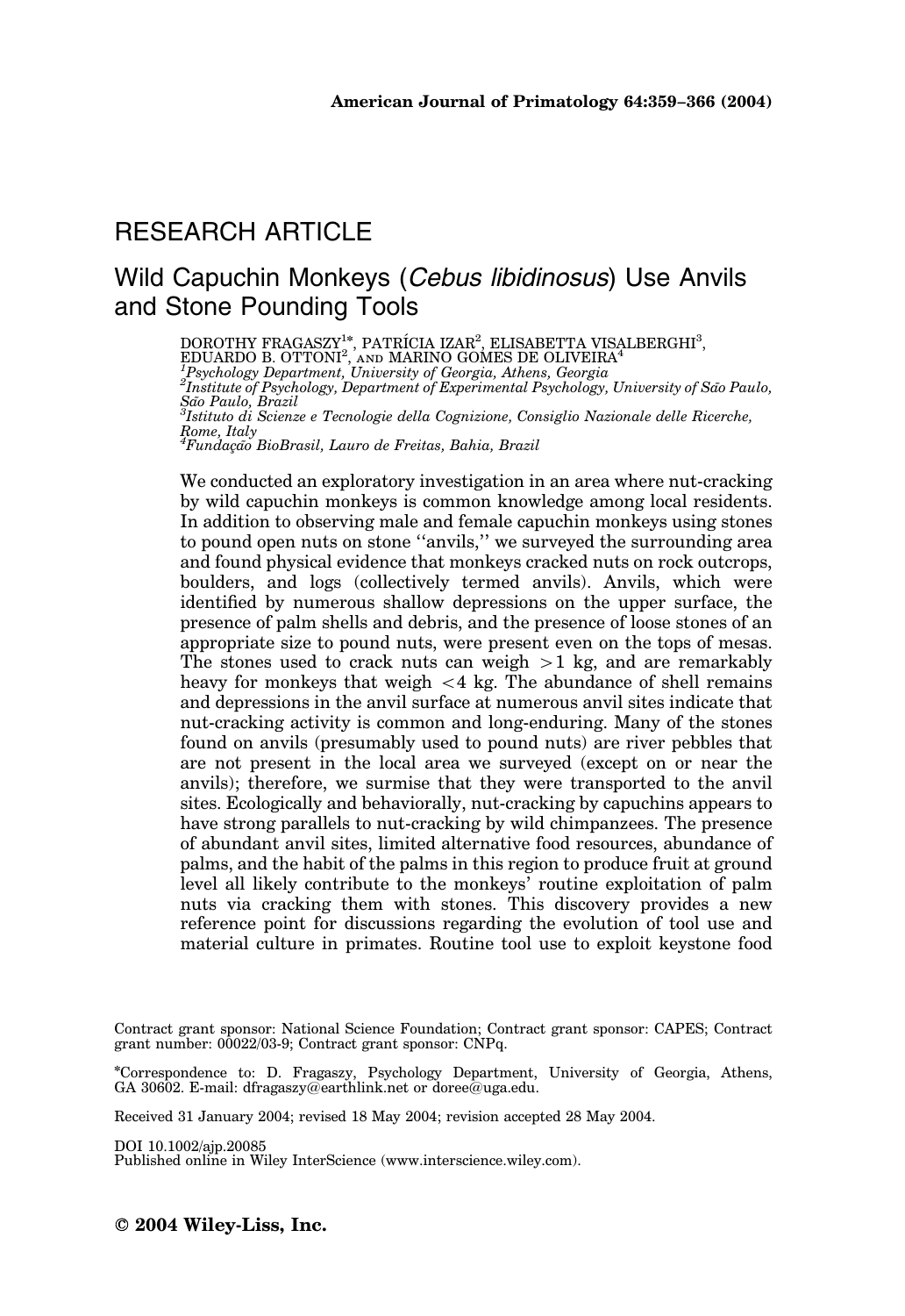#### 360 / Fragaszy et al.

resources is not restricted to living great apes and ancestral hominids. Am. J. Primatol. 64:359-366, 2004. © 2004 Wiley-Liss, Inc.

## Key words: tool use; capuchin monkeys; cognition; nut-cracking; stone tools

#### INTRODUCTION

Using a stone (or log) to pound open nuts placed on a solid surface (or "anvil") is considered the most complex form of tool use by any nonhuman species routinely seen in nature, because it involves producing two spatial relations in sequence (between the nut and the anvil, and between the pounding tool and the nut) [Fragaszy et al., 2004; Matsuzawa, 2001]. Wild chimpanzees in certain areas of western Africa use a stone or log to pound nuts open on a stone or exposed tree root (anvil) [Boesch&Boesch-Achermann, 2000; Matsuzawa, 2001]. In this first report of routine tool use by wild monkeys, we describe how capuchin monkeys crack open nuts using a similar technique, and provide initial data on their anvils and stone tools.

## MATERIALS AND METHODS

#### Site and Group Composition

On 4–7 September 2003, during the dry season, we visited a biological reserve (about 250 ha) managed by Fundacão BioBrasil in a dry woodland habitat of Piaui, Brazil. The site  $(9^{\circ}$  south,  $45^{\circ}$  west) is a plain edged by sandstone ridges and mesas rising approximately 20 m or more above the plain. We observed a group of 10 wild capuchin monkeys  $(Cebus libidinosus)^1$  composed of two adult males, four adult females, and four immatures. Aside from palms (Atalea spp., Astrocaryum sp., and other, unidentified species), the habitat appears to offer scarce food resources for capuchin monkeys, especially in the dry season, and local people report that the monkeys crack open palm nuts throughout the year. The size of the palm nuts varies according to the species: the largest (Atalea sp.) have an oval shape (5 cm diameter in width, and 6 cm diameter in length), the smallest (Astrocaryum sp.) are round and 2.5–3 cm in diameter. The fronds and fruit clusters of the palm species in this area emerge from the soil, rather than above ground. Local people collect these nuts and transport them home to crack them.

## Behavioral Assessment

We observed from a blind built in front of one of the nut-cracking sites habitually used by the monkeys, at a distance of about 15–20 m from the stone anvils. The site (about 30 m in diameter) is adjacent to a vertical cliff face, and contains natural vegetation (e.g., several mature hardwood trees, grasses and other herbaceous plants, and palms). The blind is about 600 m from M.G.O.'s residence, and the closest village is about 24 km away. The site contains 13 boulders and exposed stones used as anvils scattered over the area, all of which are within a few meters of a tree. It also contains about 10 loose stones on or near the anvil stones. These stones were present at the time the blind was constructed,

<sup>&</sup>lt;sup>1</sup>For the species name, we follow the most recent classification of the genus [Groves, 2001; Rylands et al., 2000; see also Fragaszy et al., 2004]. The capuchins living in the area were previously classified as Cebus apella libidinosus [Hill, 1960].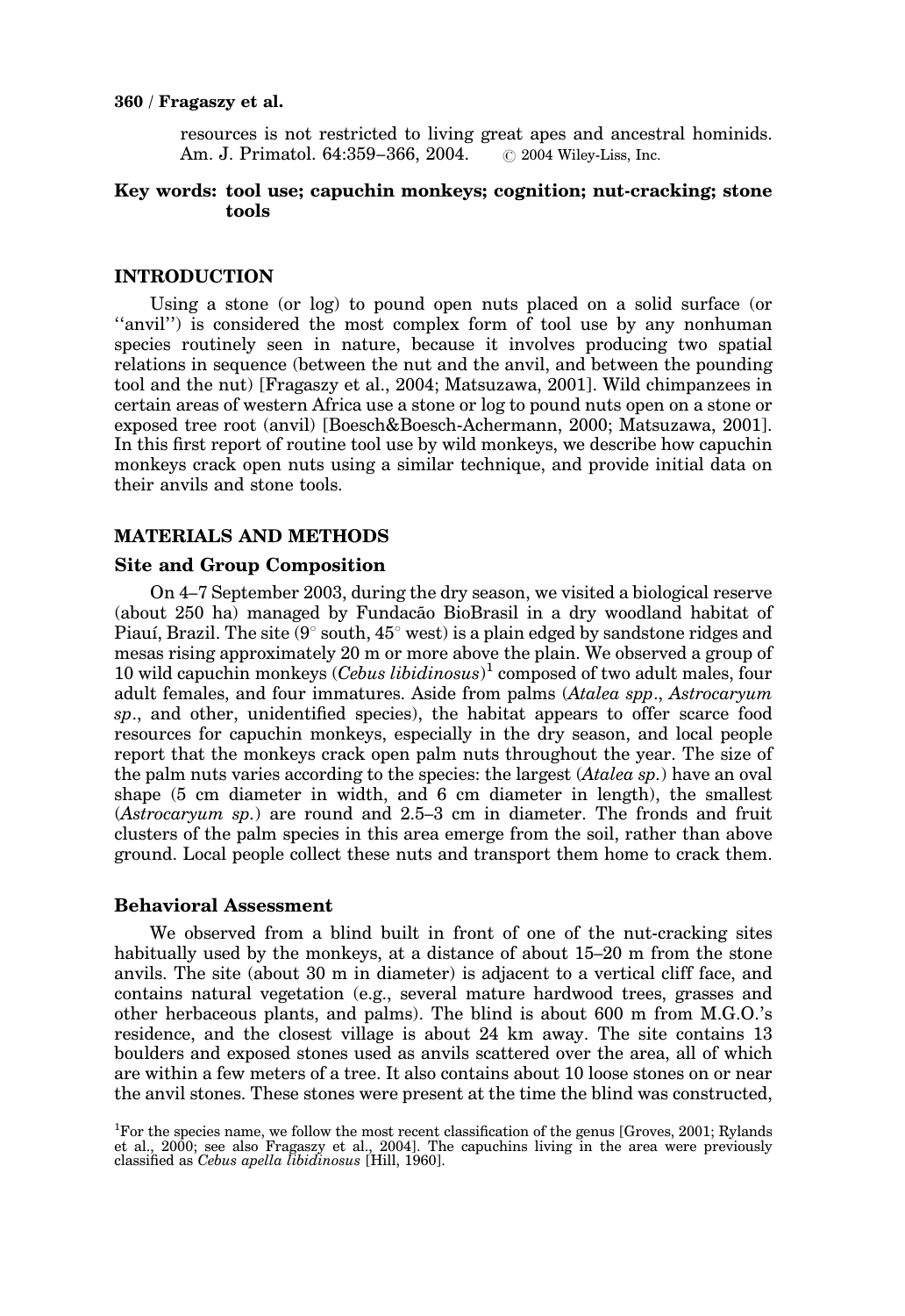## Wild Capuchin Monkeys Use Stone Tools / 361

and humans have not provided any additional loose stones. M.G.O. has placed nuts from the local palm species at the site daily, near anvil stones, for the past 3 years. This was done to attract the monkeys to the site so that observers could view nut-cracking from the blind. A sufficient quantity of nuts was provided so that the monkeys could crack nuts without exhausting the supply. Monkeys from several groups now come to the area up to several times a week. To facilitate focused observations, we removed most of the pounding stones in the vicinity during the period of our observations, leaving just two  $(700 \text{ g and } 1,375 \text{ g})$  at one anvil stone. During a 2-hr period in which capuchins cracked open nuts at the site, we observed 13 bouts of cracking by four adults (two males and two females). For each of these cracking bouts, we recorded the number of strikes and the duration of the bout, and whether the monkey opened the nut. To calculate duration, we defined a cracking bout as starting when the monkey stepped onto an anvil stone, and ending with the last strike. Whenever possible, we assessed whether the monkey used the larger or the smaller stone, or both.

## Physical Evidence of Nut-Cracking

The stone anvils at the blind area, which have been used heavily by monkeys from at least four groups for the past 3 years, have characteristic shallow hemispherical depressions on the surface that are the size of an uncracked palm nut or somewhat larger ( $>2$  cm in diameter,  $\geq 1$  cm deep), and pieces of palm nut shells. Within a polygonal area of 20 ha, we selected 20 anvil sites away from the blind area. This was not an exhaustive sampling of anvil sites in this area, but we judged these sites to be representative of the sites where nut-cracking activities were known to have occurred. Ten sites were judged, by the color and texture of the shells present, to have been used within the last few months; nine were sandstone boulders or exposed rock, and one was a fallen log. Ten other sites, all sandstone boulders, were judged to have been unused within the past year. To evaluate the possibility that the distinctive depressions on anvil sites could be caused by means other than the pounding activity of monkeys, we examined 10 boulders that had a horizontal, flat upper surface (and thus were exposed to equivalent weathering compared to the anvil sites) but lacked palm shells.

We measured the two largest diameters of the top surface of each site, and counted the number of hemispheric depressions on the upper surface. The three classes of sites (active, inactive, and control) presented approximately equivalent horizontal surface areas (Kruskal-Wallis H=2.74; df=2,  $P=0.25$ ) (see Table I). Depressions were noted as large  $(22 \text{ cm deep})$  or small  $(22 \text{ cm deep})$ . We weighed (to the nearest  $25 \text{ g}$ ) the loose palm nutshells on the upper surface of the anvil, and on the ground immediately next to the stone or log (within roughly 10 cm). One hundred grams of dried palm shell corresponds to about 4–15 nuts, depending on the nut species (and consequently size) and the dryness of the shells. Finally, we weighed (to the nearest  $25 \text{ g}$ ) each loose stone that we judged large enough (at least  $125 \text{ g}$ ) to serve as a pounding stone, and we visually assessed the stone's shape (rounded vs. planar surfaces).

#### RESULTS

#### Nut-Cracking Behavior

Males performed seven bouts, six of which resulted in the nut being opened. The males' successful bouts averaged five strikes (range  $=$  3–8) and lasted 65 sec  $(range = 48-92 \text{ sec})$ . Females performed six bouts, two of which were successful in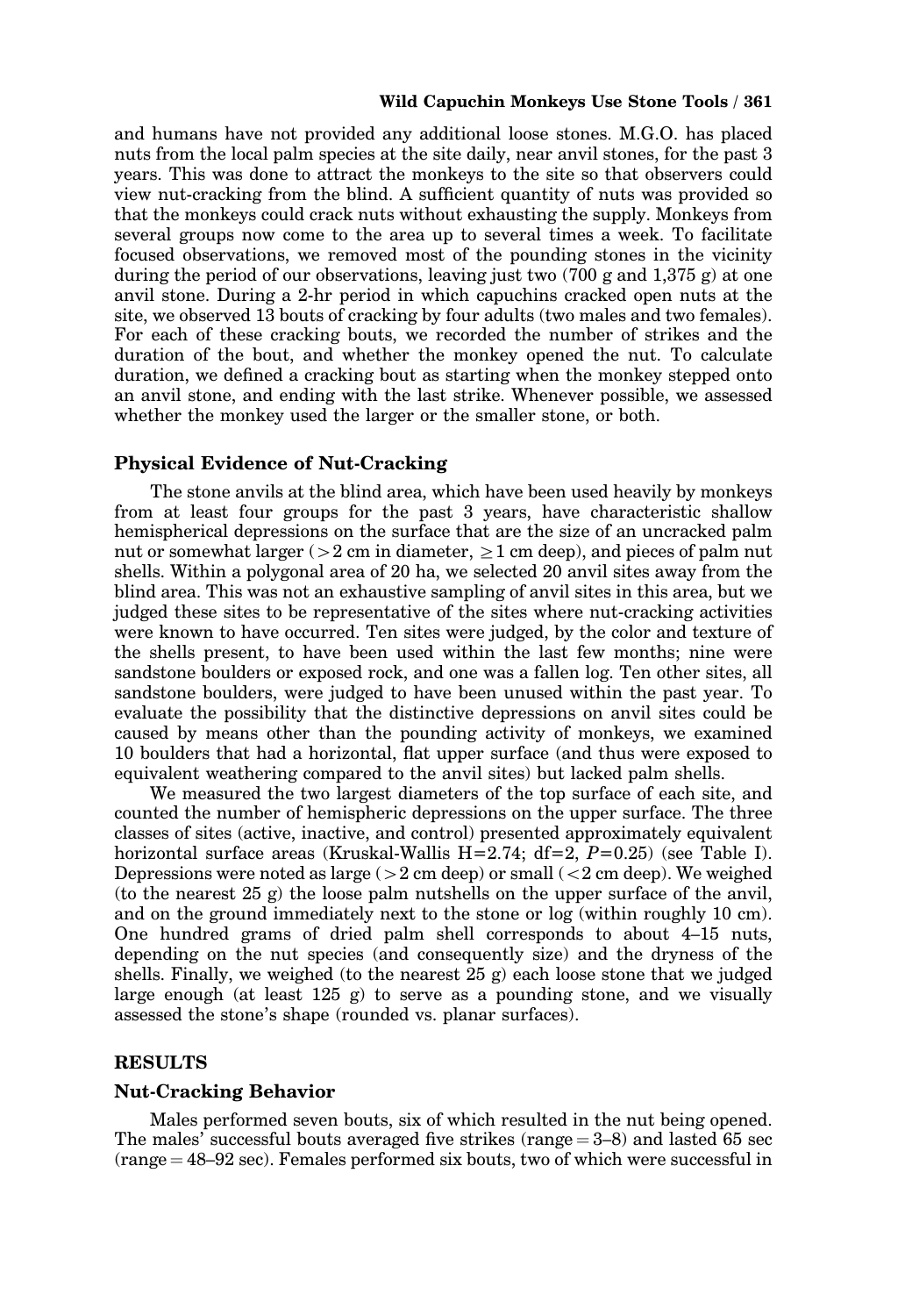| Site <sup>a</sup> | Size of anvil Number of<br>surface<br>$(m^2)$ | pounding<br>stones | Weight of<br>pounding<br>stones $(g)$ | Weight of<br>nut shells<br>(g) | Number of<br>large<br>depressions<br>on anvil <sup>b</sup> | Numbers of<br>small<br>depressions<br>on anvil |
|-------------------|-----------------------------------------------|--------------------|---------------------------------------|--------------------------------|------------------------------------------------------------|------------------------------------------------|
| Active            | $2.7 + 4.1$                                   | $1.8 + 1.5$        | $504.8 + 291.1$                       | $331.8 + 318.0$                | $14.3 + 26.8$                                              | $17.6 + 40.5$                                  |
| Inactive          | $3.3 + 3.3$                                   | $0.9 + 0.8$        | $433.3 + 262.5$                       | $130.0 + 188.5$                | $6.8 + 8.2$                                                | $2.6 + 3.1$                                    |
| Control           | $0.9 + 0.5$                                   | $0.4 + 0.7$        | $62.5 + 82.7$                         | $0.0 + 0.0$                    | $0.4 + 0.7$                                                | $0.1 + 0.3$                                    |

Table I. Features of Sites Used By Capuchin Monkeys to Crack Open Palm Nuts\*

n The active sites sampled are not those at the blind.

<sup>a</sup>The presence of palm shells on the surface or near a stone or log was considered as indicative of its use as an anvil to crack open nuts. Active sites, presence of fresh nut shells  $(n = 10)$ ; Inactive sites, presence of weathered nut shells  $(n = 10)$ ; Control sites, absence of nut shells  $(n = 10)$ .

Large depressions were  $>1$  cm deep and  $\geq$  2 cm in diameter; small depressions were  $\leq$  1 cm deep and  $\leq$  2 cm diameter.

four and 10 strikes, and in 81 and 119 sec, respectively. Both sexes used both pounding stones, and we noted no relation between which stone was used and the duration of a successful bout. We observed monkeys using two forms of action to crack nuts, with similar frequencies. In the less-effortful form, the monkey sat or stood bipedally, held the stone in both hands, and raised and lowered the stone with arm and shoulder movements. In the more-effortful form, the monkey stood bipedally in front of the pounding stone, using its lower extremities as well as its arms and shoulders to lift the stone (see Fig. 1A). In the most extreme version of the standing form, the monkey rose quickly to a nearly vertical posture by explosively extending the joints of its lower extremities, generating high momentum, and raising the stone to shoulder height. When the monkey pounded while standing bipedally, it sometimes placed its tail in apparent compression against the upper surface of the anvil, or in tension against a lateral surface—postures that may increase stability during strenuous action. In some cases, the monkey's feet came off the ground when the animal was fully extended, as occurs also in humans who lift heavy weights while using leg extension [Bachle, 1994]. Whether the monkey stood or sat, each strike occurred as a discrete action. Strikes were punctuated by postural adjustment, and inspection and repositioning of the nut.

## Physical Evidence of Nut-Cracking

Table I summarizes the characteristics of the sample of anvil and control sites, and the loose stones on or near the sites, and Fig. 1B–D illustrate three anvils. On average, the anvils (both active and inactive) contained 1.4 loose stones, typically sandstone river pebbles (identified by their rounded shapes) (see Fig. 1C). Even anvil sites on the tops of mesas contained river pebbles. Some of the river pebbles had flat surfaces on a semi-hemisphere, showing evidence of recent planar fracturing. On some loose stones at active anvils, fibrous residue from palm nuts was visible at center positions on one side. The centered location of the residue suggests precise positioning during striking with these stones. The loose stones found on or next to the anvils weighed 494 g on average (range  $=$  $125 - 1,100 \text{ g}$ ).

The stone anvils at the blind area showed evidence of heavy use: several were covered with a layer of fine stone dust, and contained so many depressions that the edges between the depressions were diminished. Thirteen stone anvils in the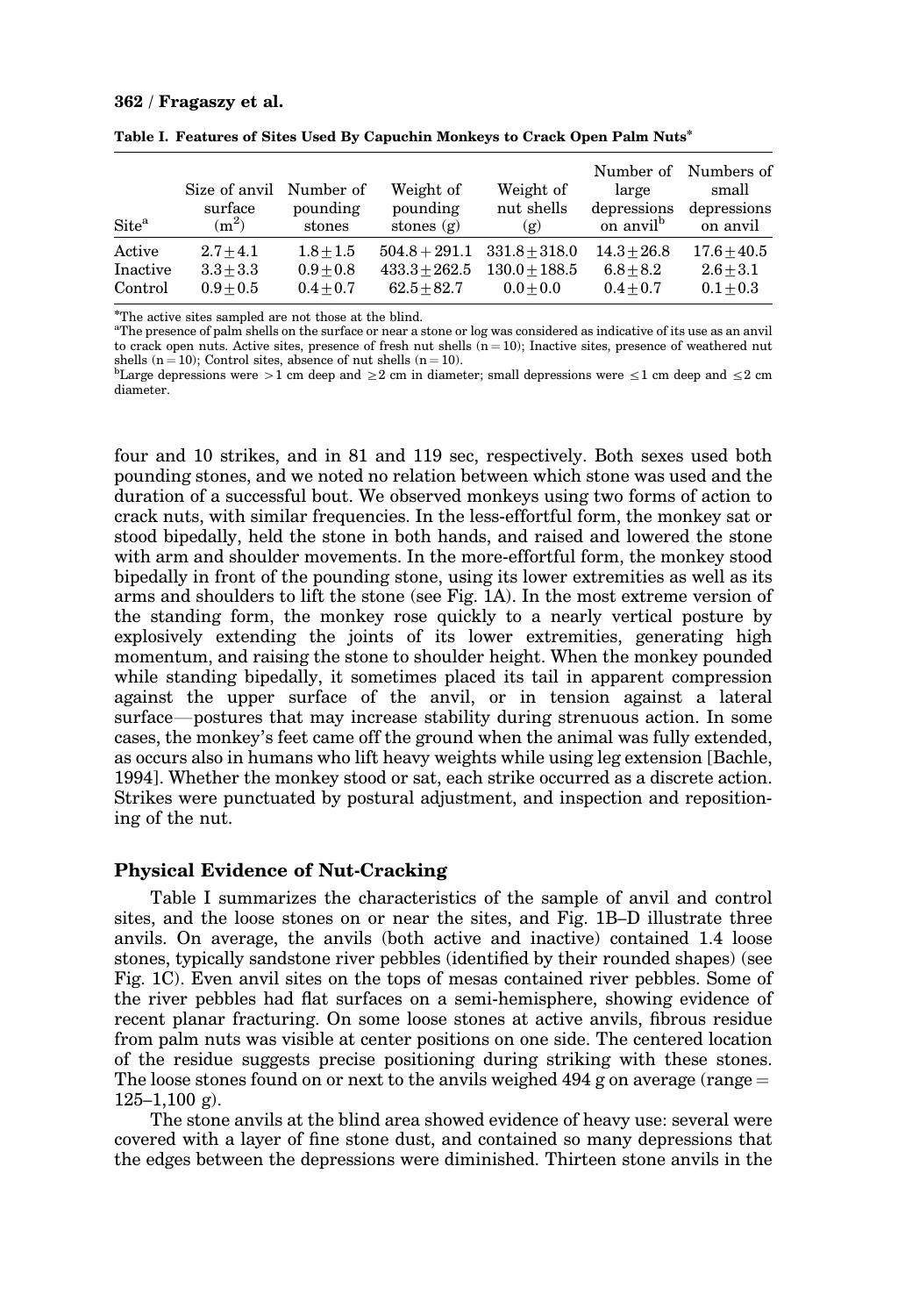

Fig. 1. A: Monkey pounding a palm nut with a river pebble on a stone anvil. Photo by Peter Oxford, printed with permission. **B:** Anvil stone with large pounding stone (925 g) and remains of palm<br>shells (625 g). This anvil had 10 depressions > 1 cm deep, and at least 15 depressions < 1 cm deep.<br>**C:** Anvil stone with mult Anvil log with large shallow depression, river pebble, and fresh remains of palm nuts.

blind area had measurable discrete depressions. These anvils had up to 64 large depressions and 50 small depressions—values at the upper range of those found in the active and abandoned anvil stones sampled away from the blind area. Both the active and the abandoned anvils had significantly more depressions than the control boulders, which averaged  $\langle 0.5$  depressions per stone (Dunn test,  $z = 4.2$ ) and  $z = 3.9$ , respectively,  $P < .05$  for both comparisons; see Table I). We conclude that while erosion can produce occasional shallow depressions in the local sandstone, virtually all of the depressions present on the stone anvils resulted from repeated striking of the anvil surface. Similarly, the log anvils had one or more shallow hemispheric depressions resulting from pounding actions (see Fig. 1D).

The active anvils held  $25-1,000$  g of palm shells (see Fig. 1B), and the inactive anvils contained 0–600 g of shells. The control boulders contained no shells. The palm shell remains at the anvil sites included the outer fibrous husk of the palm as well as the harder inner shell. Some nuts were broken cleanly into two halves, while others were cracked into many small pieces. All of the shells were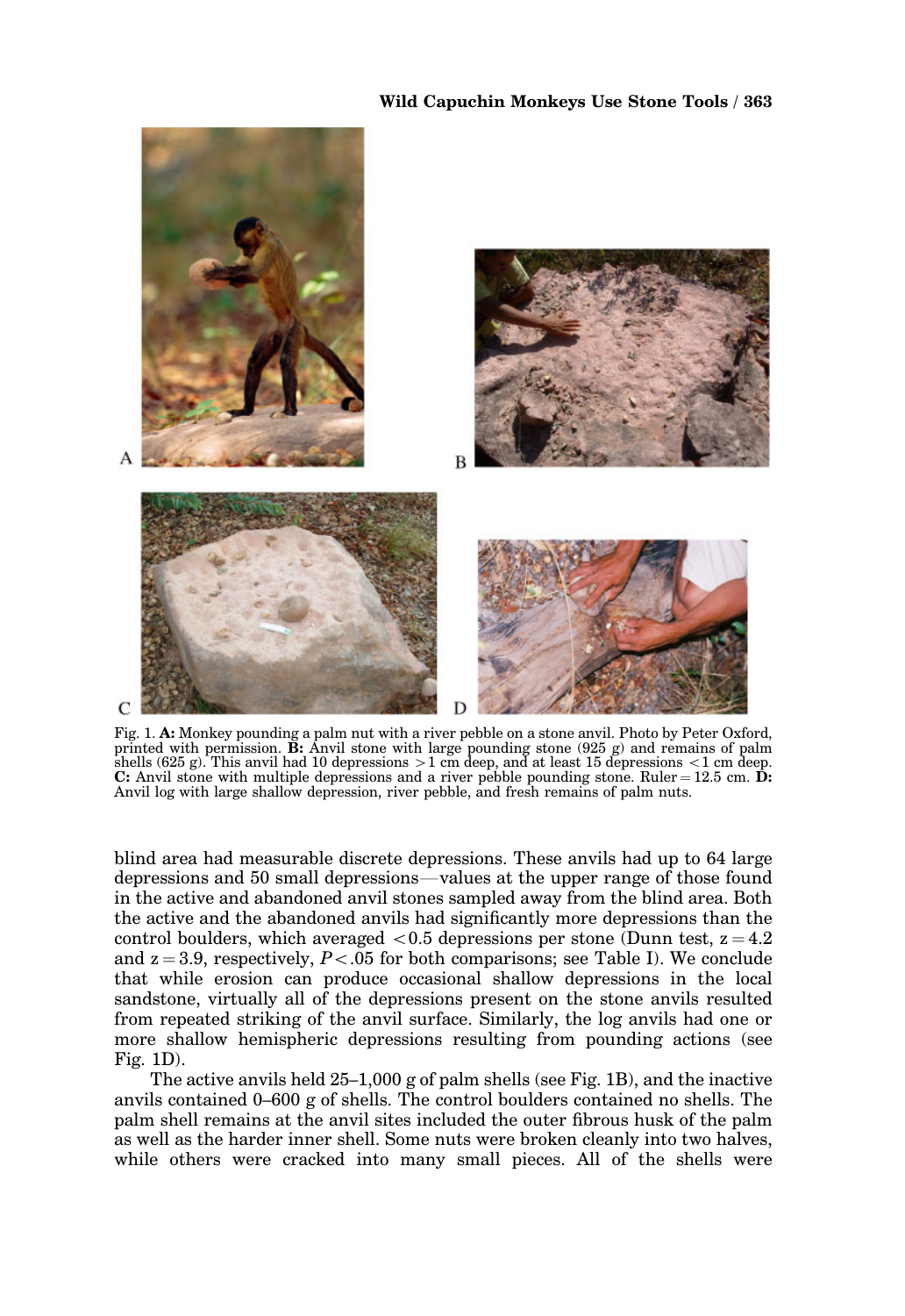#### 364 / Fragaszy et al.

characterized by a sharp edge and a fully exposed interior. Shell remains like this were not found elsewhere in the area.

## DISCUSSION

We directly documented the use of anvils and stone pounding tools by four wild capuchins, and M.G.O. has informally observed wild capuchin monkeys in this area cracking nuts with stones for about 30 years (i.e., over several generations of capuchin monkeys). The characteristic depressions on the anvils, the large amount of palm shells on the anvils, and the presence of loose stones of an appropriate size and shape for pounding at anvil sites (but not elsewhere), and palm residue on these stones are clear physical by-products of nut-cracking activity. Although our documented behavioral observations at this site have just begun, those already completed (together with the physical evidence collected during our initial study) strongly suggest that wild capuchin monkeys at this site spontaneously and routinely use tools to crack open nuts, that they transport stones to anvils, that the activity occurs in many places, and that it apparently has occurred over many generations of monkeys.

This is the first direct report of such activity in wild capuchin monkeys; however, it is in line with several previous observations of capuchin monkeys in wild and captive circumstances. The activity of cracking nuts with stones on a hard surface has been well-documented in captive and in semi-free capuchin monkeys [e.g., Ottoni & Mannu, 2001], and has been suggested by indirect evidence in the wild [reviewed in Fragaszy et al., 2004; Langguth & Alonso, 1997]. The cracking activity we observed was similar to that described by Ottoni and Mannu [2001], although it appeared more strenuous, with heavier stones used to crack larger and apparently harder nuts. Fernandes [1991] observed that wild capuchins (C. apella) pounded a detached oyster or piece of oyster shell on other in situ oysters to crack the in situ oysters. This action does not incorporate a loose target object, as cracking a nut on an anvil stone does. Boinski et al. [2000] reported one observation of a wild capuchin monkey (also C. apella) striking a hard fruit with a detached section of a tree limb; however, they did not see whether the monkey opened the fruit by that action, and have not reported seeing this event again. Thus, our observations of many individuals using a tool to crack a loose object placed against an anvil surface are unique for wild capuchin monkeys.

There is no doubt that the 3-year history of provisioning nuts attracted monkeys to the area near the blind from which we observed the monkeys cracking nuts. Nevertheless, the monkeys' nut-cracking with stones predated human interest in the activity. The evidence of nut-cracking at sites well away from the blind indicate that the behavior is not restricted to the blind area. Provisioning encouraged this familiar activity in a particular place, just as Matsuzawa and colleagues [2001] and Inoue-Nakamura and Matsuzawa [1997] encouraged nutcracking by wild chimpanzees by providing naturally-occurring nuts and stones in an area in front of a blind.

The physical demands of the actions that we observed, particularly the bipedal lifting technique, are noteworthy in two respects. First, no other activity routinely observed in wild capuchin monkeys, or any other wild nonhuman primate, requires manually lifting the same proportion of body weight that this action does. The smaller (700 g) pounding stone weighed between 19% and 25% of the monkey's body weight, conservatively estimating a weight range of 2.5–3.7 kg [Fragaszy et al., 2004]. The larger of the two stones was 37–50% of the monkeys' estimated weight. Thus the monkeys (particularly the smaller animals) lifted a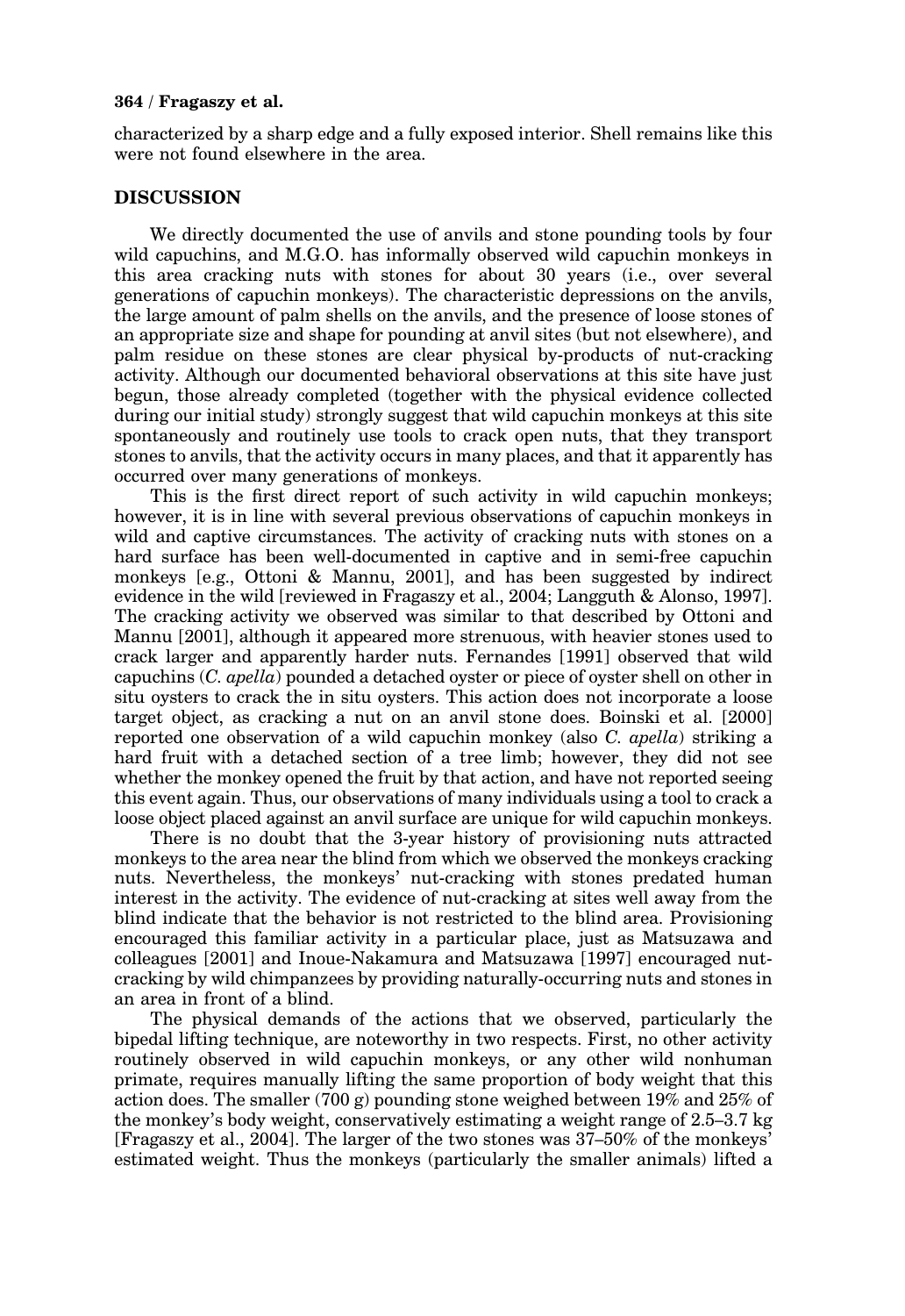#### Wild Capuchin Monkeys Use Stone Tools / 365

proportionally very heavy weight several times to crack each nut. Second, the standing posture and bimanual grasp result in a striking action that is more difficult to control precisely than striking with a smaller stone held in one hand from a sitting position, as the chimpanzees at Bossou and Taï typically do [Inoue-Nakamura & Matsuzawa, 1997; Boesch & Boesch-Ackermann, 2000]. The seated position and the use of a smaller stone in one hand together afford more precise control of the strike force and trajectory than the standing bimanual action used by the capuchins with very heavy stones, because in the former case, fewer limb segments are coordinated during the movement, the trajectory of the stone is shorter, and the forces generated by the actor are closer to the normal range of forces exerted in daily activities—all features associated with more precise control [Bernstein, 1996]. The degree of control and the rate of success that the capuchins at Piauı´ achieved with their pounding are thus impressive.

Visalberghi [1987] predicted that pounding tool use would be most likely in wild capuchins in areas where a staple food is collected on the ground and requires extraction, and where anvil sites and pounding stones are available. Although these conditions are largely met at Piauı´, the least supportive element in Piauı´ for stone-and-anvil tool use is that pounding stones are not locally abundant. Like the chimpanzees at Tai, capuchins in Piauí must bring stones that are heavy enough to crack the nuts to the anvils from a distance [Boesch & Boesch-Ackerman, 2000]. The source $(s)$  of the river pebbles used by the monkeys, and the distance of the source(s) from the anvils remain to be determined, but from our observations of river pebbles on anvils at the tops of mesas, we predict it can routinely be at least 200 m. Continuing research on this fascinating phenomenon is under way.

#### ACKNOWLEDGMENTS

We thank P.R. Ferreira de Albuquerque, A.C. Mercato, K. Simpson, and C. Rosengart for identifying samples and assisting with the manuscript. We also thank C. Munn, Tropical Nature Foundation, and Mr. Cid Simoes, Fundacao BioBrasil, for providing logistical assistance and encouragement. Funding for this research was provided by the National Science Foundation (to D.F.), CAPES (grant 00022/03-9 to P.I.), 549 p. CNPq (research grant to E.B.O.), and National Research Council of Italy (CNR) (to E.V.).

#### REFERENCES

- Bachle T. 1994. Essentials of strength and conditioning. Champaign, IL: Human Kinetics. 549 p.
- Bernstein N. 1996. On dexterity and its development. In: Latash M, Turvey M, editors. Dexterity and its development. Hillsdale: Lawrence Erlbaum. p 3–237.
- Boesch C, Boesch-Achermann H. 2000. The chimpanzees of the Taı¨ Forest. Oxford: Oxford University Press. 316 p.
- Boinski S, Quatrone R, Swartz H. 2000. Substrate and tool use by brown capuchins in Suriname: ecological contexts and cognitive bases. Am Anthropol 102:741–761.
- Fernandes MEB. 1991. Tool use and predation of oysters (Crassostrea rhizophorea) by the tufted capuchin, Cebus apella apella, in brackish water mangrove swamp. Primates 32:529–531.
- Fragaszy D, Visalberghi E, Fedigan L. 2004. The complete capuchin. Cambridge: Cambridge University Press. 339 p.
- Groves CP. 2001. Primate taxonomy. Washington, DC: Smithsonian Institution Press. 350 p.
- Hill WCO. 1960. Primates. Comparative anatomy and taxonomy. IV. Cebidae. Part A. Edinburgh: University of Edinburgh Press. 523 p.
- Inoue-Nakamura N, Matsuzawa T. 1997. Development of stone tool use by wild chimpanzees (Pan troglodytes). J Comp Psychol 111:159–173.
- Langguth A, Alonso C. 1997. Capuchin monkeys in the Caatinga: tool use and food habits during drought. Neotrop Primates 5:77–78.
- Matsuzawa T. 2001. Primate foundations of human intelligence: a view of tool use in